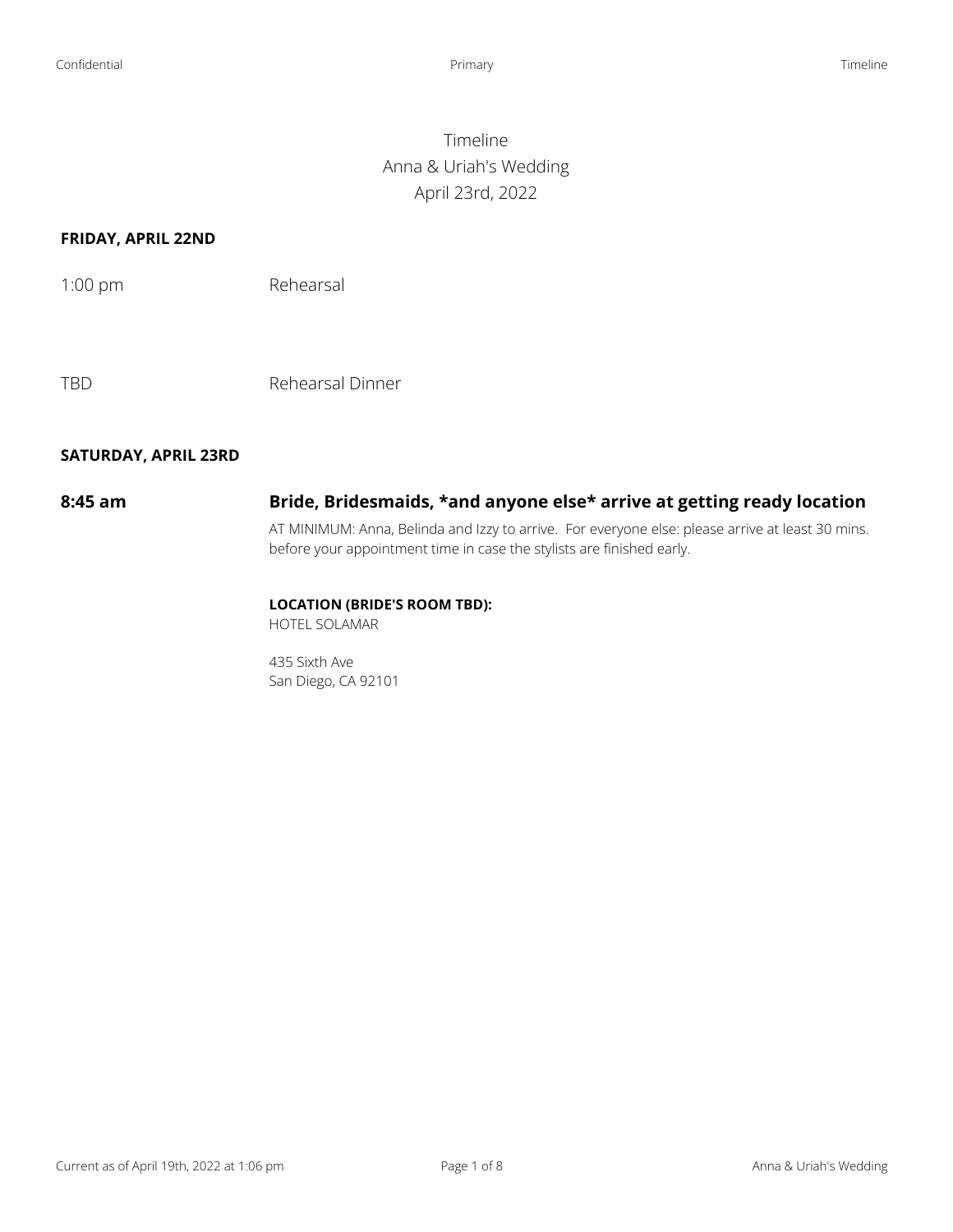## **9:00 am Hair and Makeup Appointments Begin**

MOBILE BEAUTY TEAM 619-414-9048

9:00am Hair: Belinda Makeup: Izzy

9:45am Hair: Izzy Makeup: Belinda

10:30am Hair: Anna Makeup: Charis

11:15am Hair: Charis Makeup: Anna

12:00pm Hair: Olivia Makeup: Asha

12:45pm Hair: Asha Makeup: Olivia

1:30pm All appointments complete / touchups to be done until 2pm

11:00 am - 1:30 pm Wedding Party tidies their getting ready rooms

11:30 am - 12:00 pm Florist to drop off personal florals at Hotel Solamar Bea will confirm room numbers for you.

12:30 pm FLORIST to arrive at SKYBOX AHR Florals Arturo Ramirez / 619-993-5924 / arturo@ahrflorals.com

1:00 pm RENTALS arrive at Skybox Abbey Catering Petr Trebin / 619-757-9706 /petr@theabbeycatering.com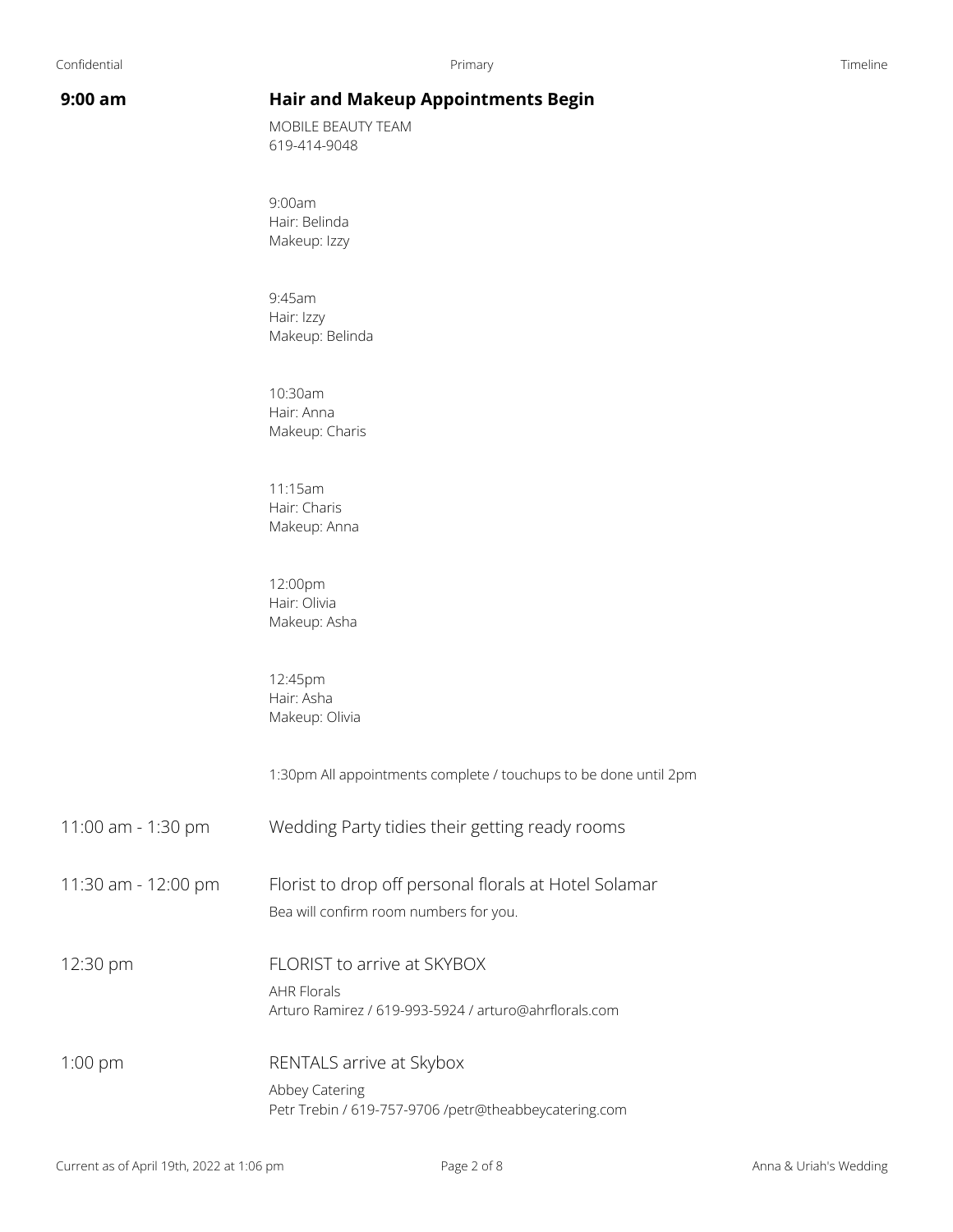| Confidential | Primary                                                                            | Timeline |
|--------------|------------------------------------------------------------------------------------|----------|
| $1:00$ pm    | Vendor access begins at SKYBOX                                                     |          |
|              | Ultimate Skybox                                                                    |          |
|              | 350 Tenth Ave, San Diego, CA 92101<br><b>Wedding Planner and Contact for Venue</b> |          |
|              | Bea Sharp / 808-781-3538 / bea@occasionsbybp.com                                   |          |
| $1:00$ pm    | Photography coverage begins at bride's room (details and accessories)              |          |
|              | SAGE JUSTICE PHOTOGRAPHY                                                           |          |
|              | Sage / 760-936-7854 / sage@justicephotography.com                                  |          |
| $1:30$ pm    | Bride dressed and ready (but not into gown)                                        |          |
| $2:00$ pm    | Hair and makeup complete/Ladies begin dressing                                     |          |
| $2:00$ pm    | CATERER to arrive at SKYBOX                                                        |          |
|              | Abbey Catering                                                                     |          |
|              | Petr Trebin / 619-757-9706 /petr@theabbeycatering.com                              |          |
| $2:00$ pm    | TABLES set for linen placement                                                     |          |
| $2:00$ pm    | DJ arrives at RECEPTION VENUE                                                      |          |
|              | Soundcheck must be concluded by                                                    |          |
|              | Michael Cabradilla / 619-917-1315 / michaelcabradilla@yahoo.com                    |          |
| $2:00$ pm    | BAKER arrives at SKYBOX                                                            |          |
|              | Laura Marie's Cakes<br>Laura Westhoven / 951-746-9370 / laura@lauramariecakes.com  |          |
|              |                                                                                    |          |
| $2:00$ pm    | WEDDING PARTY plus photog to assist BRIDE into gown upon PHOTOGRAPHER'S            |          |
|              | cue                                                                                |          |
|              | End by 2:30pm                                                                      |          |
| $2:00$ pm    | Groom and Groomsmen fully dressed and ready. PLEASE MAKE SURE TO HAVE              |          |
|              | <b>BOUTONNIERES ON!</b>                                                            |          |
|              | Steve Moss to be on standby for Sage's call on where to do first look              |          |
| $2:15$ pm    | Linens set for floral & place settings                                             |          |
| 2:30 pm      | Bridesmaids FULLY dressed and ready                                                |          |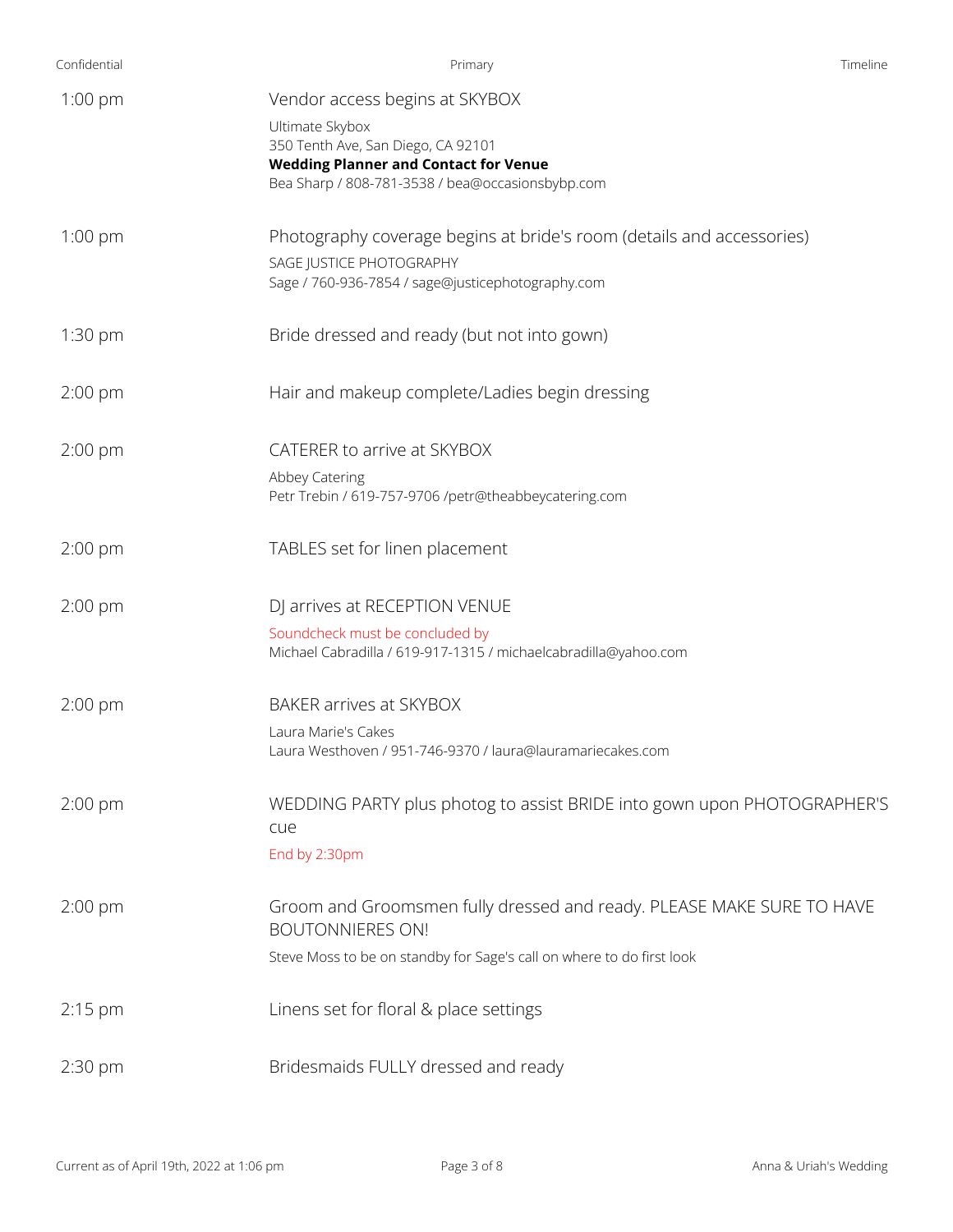| Primary                                                                                                                                                                                                                                                                                                                                                                                                                                                       | Timeline                                      |
|---------------------------------------------------------------------------------------------------------------------------------------------------------------------------------------------------------------------------------------------------------------------------------------------------------------------------------------------------------------------------------------------------------------------------------------------------------------|-----------------------------------------------|
| Sage to coordinate first look location -call GROOMSMAN, STEVE to have all the<br>guys gather where you want them                                                                                                                                                                                                                                                                                                                                              |                                               |
| Steve Moss (Groomsman): 570-614-4082<br>Asha Vora (Maid of Honor): 623-628-9699                                                                                                                                                                                                                                                                                                                                                                               |                                               |
| First Look at hotel plus couple photos/bridal party photos                                                                                                                                                                                                                                                                                                                                                                                                    |                                               |
| Begin taking photos at the hotel around 3:15pm of the couple then the wedding party.<br>By 3:30pm walk to Skybox (approx. an 8 minute walk).<br>You may take pictures around downtown with the wedding party during the walk.<br>Please arrive on the 15th floor no later than 3:40pm                                                                                                                                                                         |                                               |
| GROOM'S FAMILY arrive at Skybox for pictures                                                                                                                                                                                                                                                                                                                                                                                                                  |                                               |
| BRIDE'S FAMILY arrives at SKYBOX for photos                                                                                                                                                                                                                                                                                                                                                                                                                   |                                               |
| ALL CEREMONY AND RECEPTION SETUP TO BE COMPLETE FOR ANNA AND<br><b>URIAH'S ARRIVAL</b>                                                                                                                                                                                                                                                                                                                                                                        |                                               |
| Couple to have a sneak peak of reception                                                                                                                                                                                                                                                                                                                                                                                                                      |                                               |
| PHOTOS begin order of PHOTOGRAPHER'S preference at Skybox and<br>conclude by 4:05PM                                                                                                                                                                                                                                                                                                                                                                           |                                               |
| Anna + Uriah + Anna's parents (Saier and Hui) + Uriah's parents (Charis and Travis) + Uriah's<br>siblings (Noah and Oriana)                                                                                                                                                                                                                                                                                                                                   |                                               |
| Anna + Anna's parents (Saier and Hui)<br>Anna + Anna's mom (Saier)                                                                                                                                                                                                                                                                                                                                                                                            |                                               |
| Anna + Anna's dad (Hui)<br>Anna + Uriah + Anna's parents (Saier and Hui) + Uriah's parents (Charis and Travis)                                                                                                                                                                                                                                                                                                                                                |                                               |
| *Partner 1's side of the family is released*                                                                                                                                                                                                                                                                                                                                                                                                                  |                                               |
| Anna + Uriah + Uriah's parents (Charis and Travis) + Uriah's siblings (Noah and Oriana)<br>Anna + Uriah + Uriah's parents (Charis and Travis)<br>Anna + Uriah + Uriah's siblings (Noah and Oriana)<br>Anna + Uriah's brother (Noah)<br>Anna + Uriah's sister (Oriana)<br>Uriah + Uriah's brother (Noah)<br>Uriah + Uriah's sister (Oriana)<br>Uriah + Uriah's parents (Charis and Travis)<br>Uriah + Uriah's mom (Charis)<br>Uriah + Uriah's stepdad (Travis) |                                               |
|                                                                                                                                                                                                                                                                                                                                                                                                                                                               | Anna + Uriah + Anna's parents (Saier and Hui) |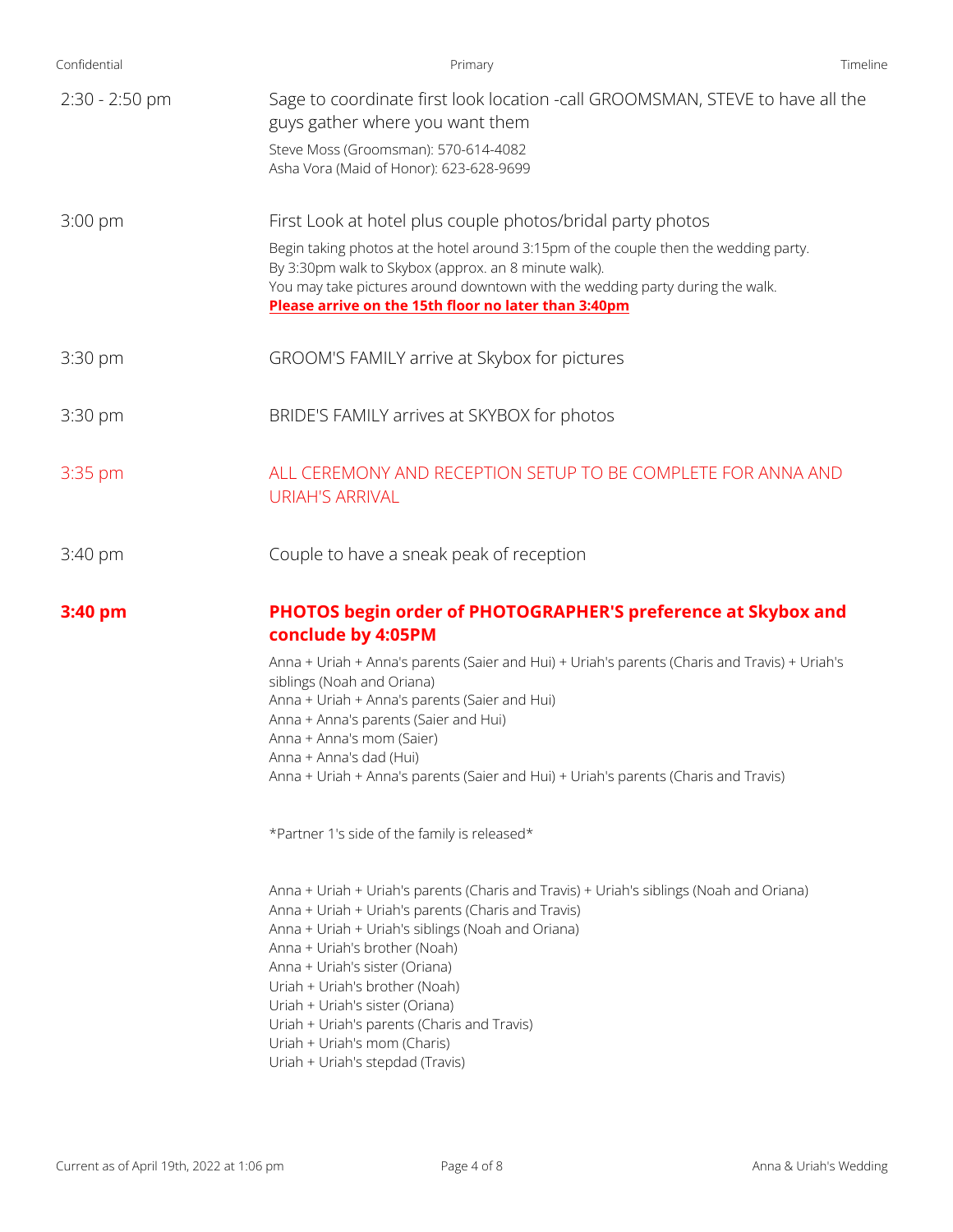| Primary                                                                                                                                                                                                                                                                                                                                                                                                                                                                                                                                                          | Timeline                                                                                           |
|------------------------------------------------------------------------------------------------------------------------------------------------------------------------------------------------------------------------------------------------------------------------------------------------------------------------------------------------------------------------------------------------------------------------------------------------------------------------------------------------------------------------------------------------------------------|----------------------------------------------------------------------------------------------------|
| OFFICIANT arrive at SKYBOX<br>Intimate Ceremonies                                                                                                                                                                                                                                                                                                                                                                                                                                                                                                                |                                                                                                    |
| A mic with stand will be available at the front                                                                                                                                                                                                                                                                                                                                                                                                                                                                                                                  |                                                                                                    |
| Prelude Begins                                                                                                                                                                                                                                                                                                                                                                                                                                                                                                                                                   |                                                                                                    |
| Guests to arrive at SKYBOX                                                                                                                                                                                                                                                                                                                                                                                                                                                                                                                                       |                                                                                                    |
| Processional line up in side hallway *Officiant to be stationary at the arch*<br>SONG: Can't Help Falling in Love (Instrumental) by "Piano Dreamers"<br>Groom:<br>• Uriah Tagle<br>Charis and Travis Matthews<br>$\bullet$<br>Saier Shen<br>$\bullet$<br>Steve Moss & Isabelle Malouf<br>$\bullet$<br>· Mike Esse & Belinda Huang<br>Kevin Lebrecht & Asha Vora<br>· Noah Tagle & Olivia Guo<br>· Flower Girl: Oriana Matthews (Sitting with parents, Charis and Travis)<br>SONG: Bridal Chorus (Here Comes the Bride) by "Terri Geisel"<br>• Anna Cai & Hui Cai |                                                                                                    |
| Earliest guest arrival<br>HAVE GUESTS IMMEDIATELY GET SEATED                                                                                                                                                                                                                                                                                                                                                                                                                                                                                                     |                                                                                                    |
| Ceremony Begins<br><b>SEATING</b><br>Left Side Facing Arch from aisle out<br>Row 1: Charis and Travis Matthews                                                                                                                                                                                                                                                                                                                                                                                                                                                   |                                                                                                    |
|                                                                                                                                                                                                                                                                                                                                                                                                                                                                                                                                                                  | Kristin Quick / 619-743-5510 / intimateceremony@gmail.com<br>Right Side Facing Arch from aisle out |

Row 1: Hui and Saier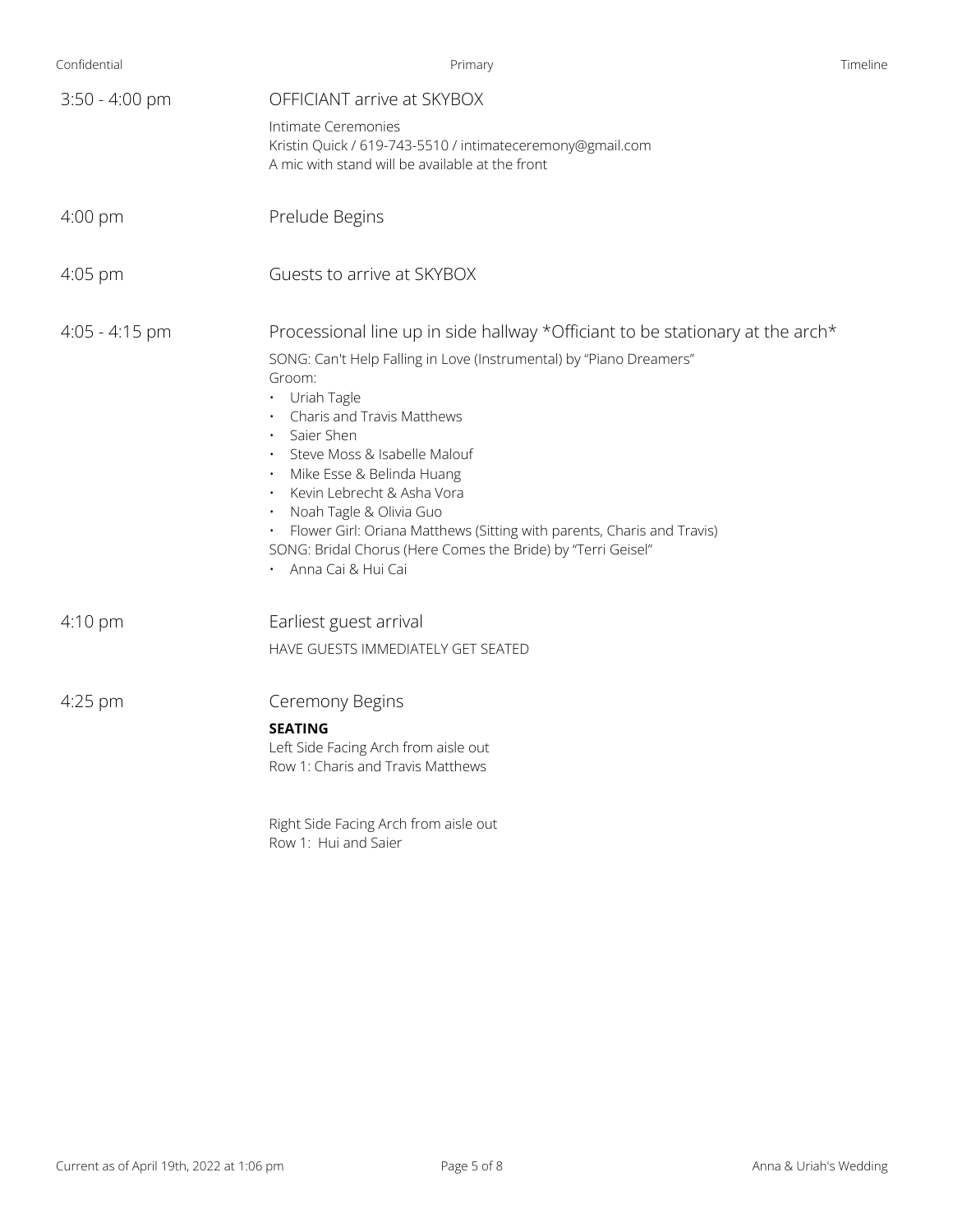| Confidential | Primary | ïmeline |
|--------------|---------|---------|
|              |         |         |

| 4:40 pm           | Ceremony Ends<br>Mr. and Mrs. Uriah Tagle and Anna Cai                                                                                                                                                                                      |
|-------------------|---------------------------------------------------------------------------------------------------------------------------------------------------------------------------------------------------------------------------------------------|
|                   | DJ TO ANNOUNCE FOR GUESTS TO MOVE TO BALCONY AND BAR AREAS FOR FLIP                                                                                                                                                                         |
|                   | <b>RECESSION</b><br>SONG: "You Make My Dreams Come True," by Hall and Oates<br>Anna and Uriah<br>Noah & Olivia<br>· Kevin & Asha<br>· Mike & Belinda<br>· Steve & Isabelle<br>• Hui and Saier<br>· Chair, Travis, and Oriana<br>· Officiant |
| $4:41 \text{ pm}$ | Cocktail hour to begin at RECEPTION VENUE<br>ALL HANDS ON DECK!<br>Vendors to flip space immediately.                                                                                                                                       |
| 4:45 pm           | WITNESSES signs marriage license with OFFICIANT<br>Witnesses to be Saier and Charis<br>THOFFICIANT takes marriage license and mails to County Clerk                                                                                         |
| 5:30 - 5:45 pm    | Anna to change into second outfit in women's restroom                                                                                                                                                                                       |
| 5:40 pm           | Start having guests look for seats                                                                                                                                                                                                          |
| 5:45 pm           | Cocktail to End                                                                                                                                                                                                                             |
| 5:45 pm           | Reception Begins                                                                                                                                                                                                                            |
| 5:55 pm           | Couple assembles at elevator for grand entrance                                                                                                                                                                                             |
| $6:00$ pm         | All Guests Seated for Dinner                                                                                                                                                                                                                |
| 6:01 pm           | DJ announces grand entrance<br>SONG: "I Don't Wanna Talk, I Just Wanna Dance," by Glass Animals<br>Couple Introduction<br>Mr. and Mrs. Uriah Tagle & Anna Cai                                                                               |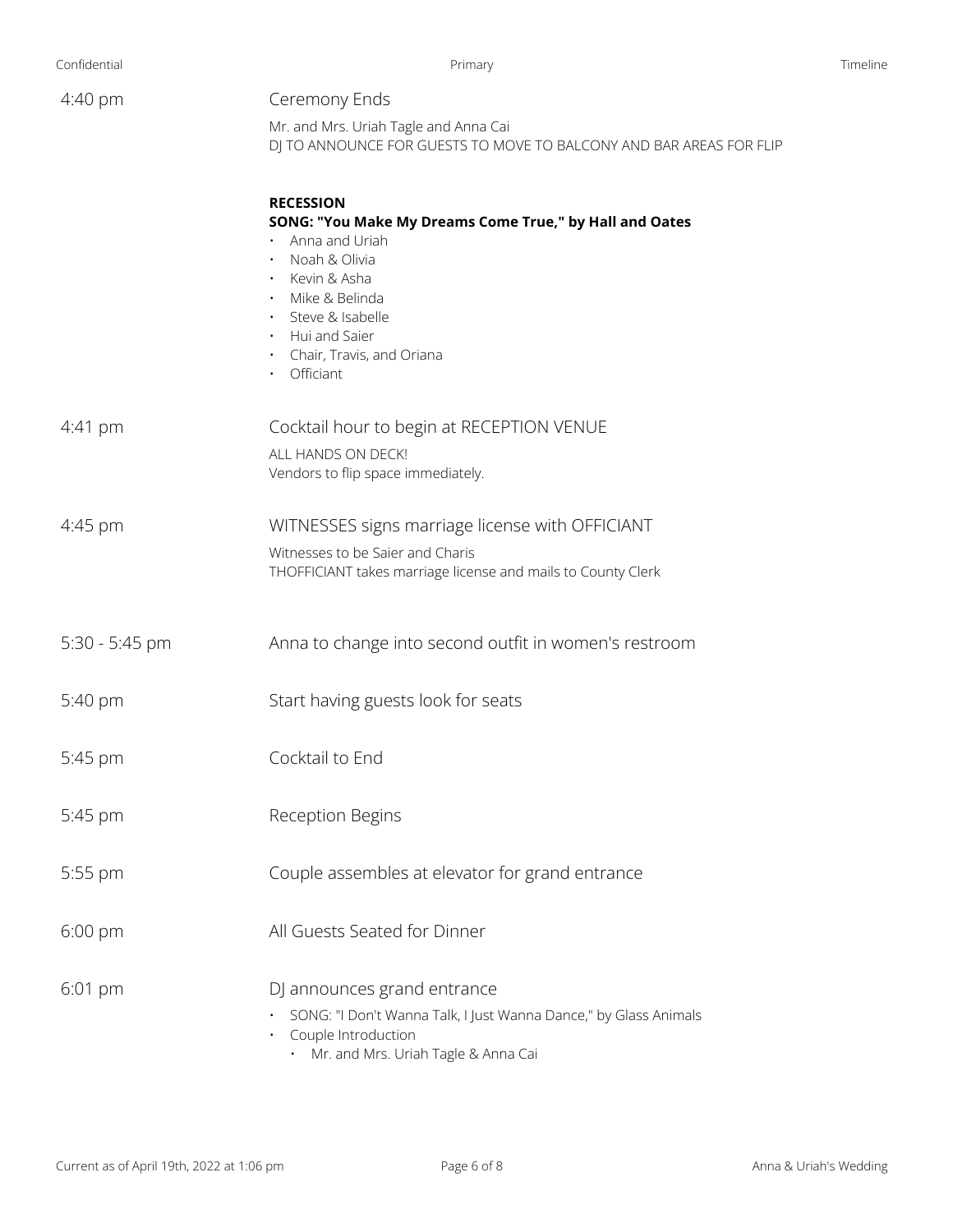| Confidential      | Primary                                                                                                                                                                                                                                                                                                    | Timeline |
|-------------------|------------------------------------------------------------------------------------------------------------------------------------------------------------------------------------------------------------------------------------------------------------------------------------------------------------|----------|
| 6:02 pm           | First Dance                                                                                                                                                                                                                                                                                                |          |
|                   | First verse of song through chorus -then fade out.<br>SONG: "Make You Feel My Love," Bob Dylan                                                                                                                                                                                                             |          |
| $6:05$ pm         | Welcome Speech/Thank you by the Newlyweds                                                                                                                                                                                                                                                                  |          |
| 6:10 pm           | Dinner Service begins: buffet<br>Special meals: table number and name of guest (dietary retrictions)                                                                                                                                                                                                       |          |
|                   | · Asha Vora (one of the maids of honor) is vegetarian. Isabelle Malouf (bridesmaid) has a shellfish<br>allergy. Two guests (Jerry Wang and Marcy Kawabata) have peanut allergies. We are still waiting<br>to hear from the remaining guests.<br>Photographer is allergic to gluten free and is VEGAN!<br>٠ |          |
| 6:15 pm           | VENDORS eat-in storage area                                                                                                                                                                                                                                                                                |          |
|                   | 5 Vendors<br>$\bullet$<br>Photographer is allergic to gluten free and is VEGAN!                                                                                                                                                                                                                            |          |
| $7:10 \text{ pm}$ | All tables done being released                                                                                                                                                                                                                                                                             |          |
| 7:15 pm           | Couple to take Sunset Photos with SAGE                                                                                                                                                                                                                                                                     |          |
| 7:20 pm           | CATERER to pre-pour champagne for toasts                                                                                                                                                                                                                                                                   |          |
| 7:24 pm           | Sunset                                                                                                                                                                                                                                                                                                     |          |
| 7:45 pm           | DJ announces Toasts                                                                                                                                                                                                                                                                                        |          |
| 7:46 pm           | Asha Vora and Olivia Guo (Maids of Honor)                                                                                                                                                                                                                                                                  |          |
| 7:50 pm           | Toast by Best Man                                                                                                                                                                                                                                                                                          |          |
| 7:53 pm           | Toast by Mother of the Groom<br>Charis Matthews                                                                                                                                                                                                                                                            |          |
| 7:56 pm           | Toast by Father of the Bride<br>Hui Cai                                                                                                                                                                                                                                                                    |          |
| 7:59 pm           | Father/Daughter Dance and Mother/Son Dances done at the same time<br>Same Song: "How Sweet It Is (To Be Loved By You)," Marvin Gaye                                                                                                                                                                        |          |